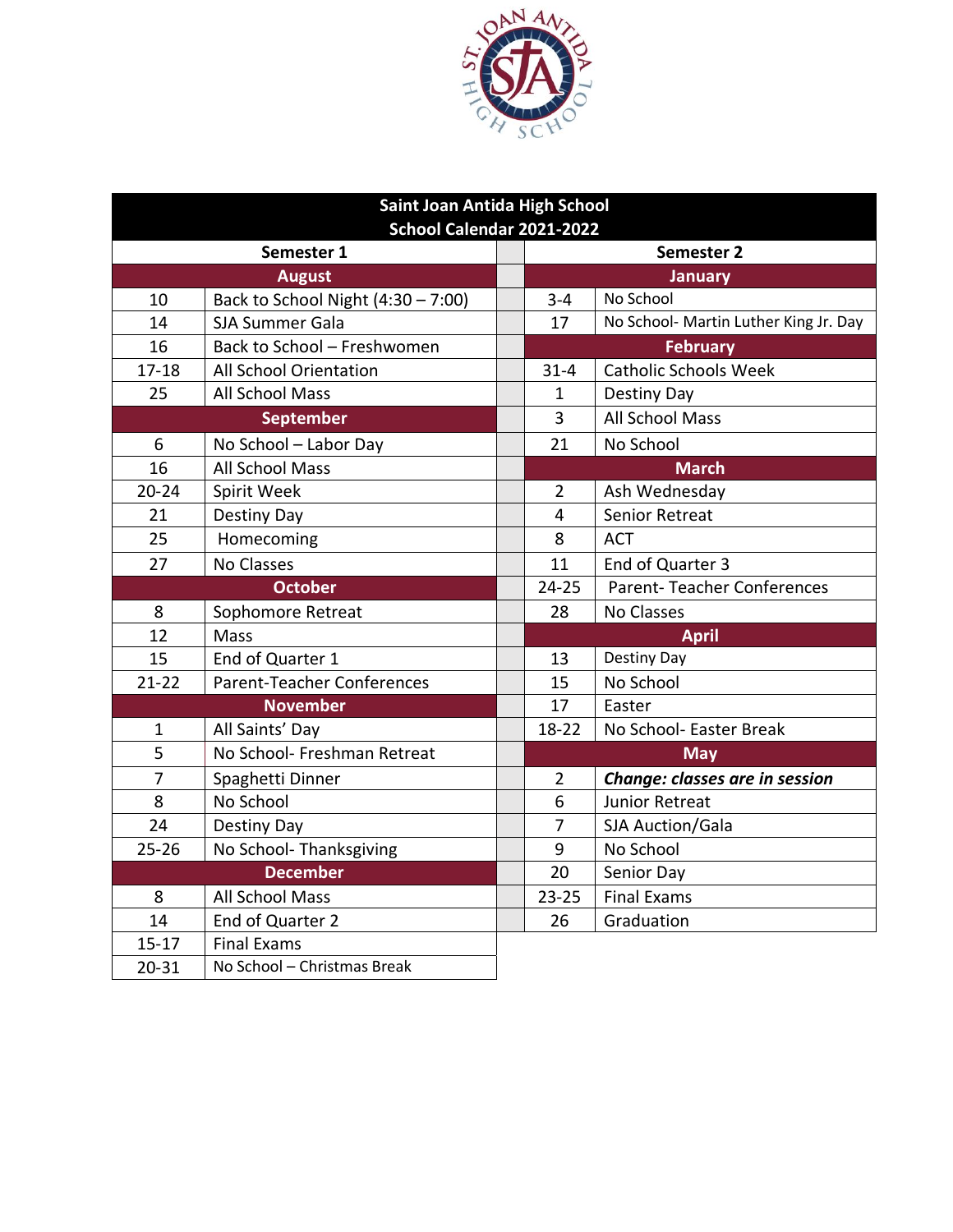

Daily Calendar 2021-2022

**First Semester**

| August    |                |                |              |                |              | November       |                    |              |                |                |                |    |              |  |
|-----------|----------------|----------------|--------------|----------------|--------------|----------------|--------------------|--------------|----------------|----------------|----------------|----|--------------|--|
| S         | M              | Т              | W            | т              | F            | S              | $\mathsf{s}$       | M            | Т              | W              | T              | F  | $\mathsf{s}$ |  |
| 1         | $\overline{2}$ | 3              | 4            | 5              | 6            | 7              |                    | $\mathbf{1}$ | $\overline{2}$ | 3              | $\overline{4}$ | 5  | 6            |  |
| 8         | 9              | 10             | 11           | 12             | 13           | 14             | 7                  | 8            | 9              | 10             | 11             | 12 | 13           |  |
| 15        | 16             | 17             | 18           | 19             | 20           | 21             | 14                 | 15           | 16             | 17             | 18             | 19 | 20           |  |
| 22        | 23             | 24             | 25           | 26             | 27           | 28             | 21                 | 22           | 23             | 24             | 25             | 26 | 27           |  |
| 29        | 30             | 31             |              |                |              |                | 28                 | 29           | 30             |                |                |    |              |  |
|           |                |                |              |                |              |                |                    |              |                |                |                |    |              |  |
| September |                |                |              |                |              |                | December           |              |                |                |                |    |              |  |
| S         | M              | т              | W            | T              | F            | S              | S                  | M            | Т              | W              | T              | F  | S            |  |
|           |                |                | $\mathbf{1}$ | $\overline{2}$ | 3            | 4              |                    |              |                | $\overline{1}$ | $\overline{2}$ | 3  | 4            |  |
| 5         | 6              | $\overline{7}$ | 8            | 9              | 10           | 11             | 5                  | 6            | $\overline{7}$ | 8              | 9              | 10 | 11           |  |
| 12        | 13             | 14             | 15           | 16             | 17           | 18             | 12                 | 13           | 14             | 15             | 16             | 17 | 18           |  |
| 19        | 20             | 21             | 22           | 23             | 24           | 25             | 19                 | 20           | 21             | 22             | 23             | 24 | 25           |  |
| 26        | 27             | 28             | 29           | 30             |              |                | 26                 | 27           | 28             | 29             | 30             | 31 |              |  |
|           |                |                |              |                |              |                |                    |              |                |                |                |    |              |  |
|           |                |                | October      |                |              |                |                    |              |                |                |                |    |              |  |
| S         | M              | Т              | W            | T              | F            | S              | A Day              |              |                |                |                |    |              |  |
|           |                |                |              |                | $\mathbf{1}$ | $\overline{2}$ |                    |              | <b>B</b> Day   |                |                |    |              |  |
| 3         | 4              | 5              | 6            | $\overline{7}$ |              | 9              | Connect Day        |              |                |                |                |    |              |  |
| 10        | 11             | 12             | 13           | 14             | 15           | 16             | Destiny Day        |              |                |                |                |    |              |  |
| 17        | 18             | 19             | 20           | 21             | 22           | 23             | <b>Retreat Day</b> |              |                |                |                |    |              |  |
| 24        | 25             | 26             | 27           | 28             | 29           | 30             | <b>Final Exams</b> |              |                |                |                |    |              |  |
| 31        |                |                |              |                |              |                | No School          |              |                |                |                |    |              |  |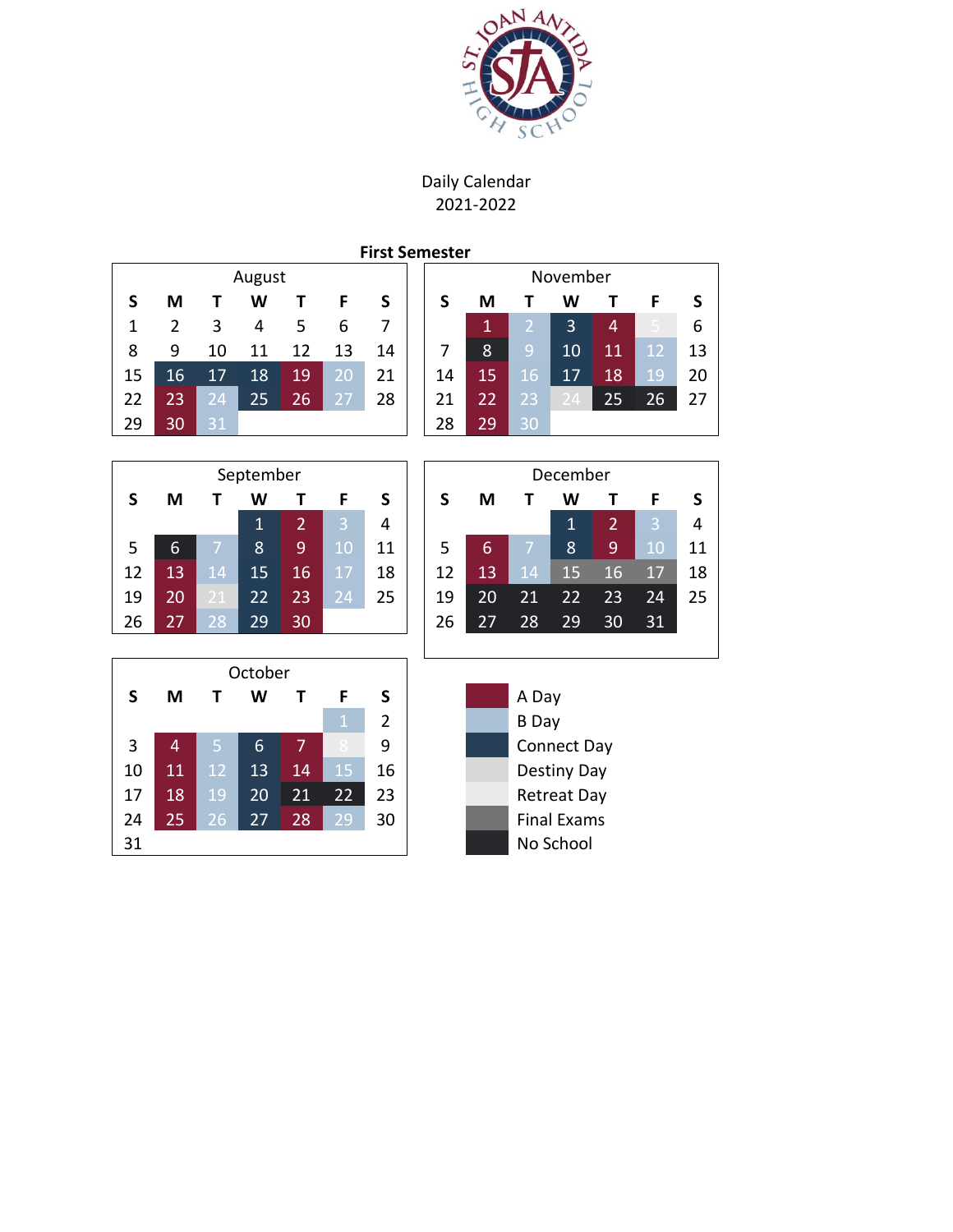

Daily Calendar 2021-2022

## **Second Semester**